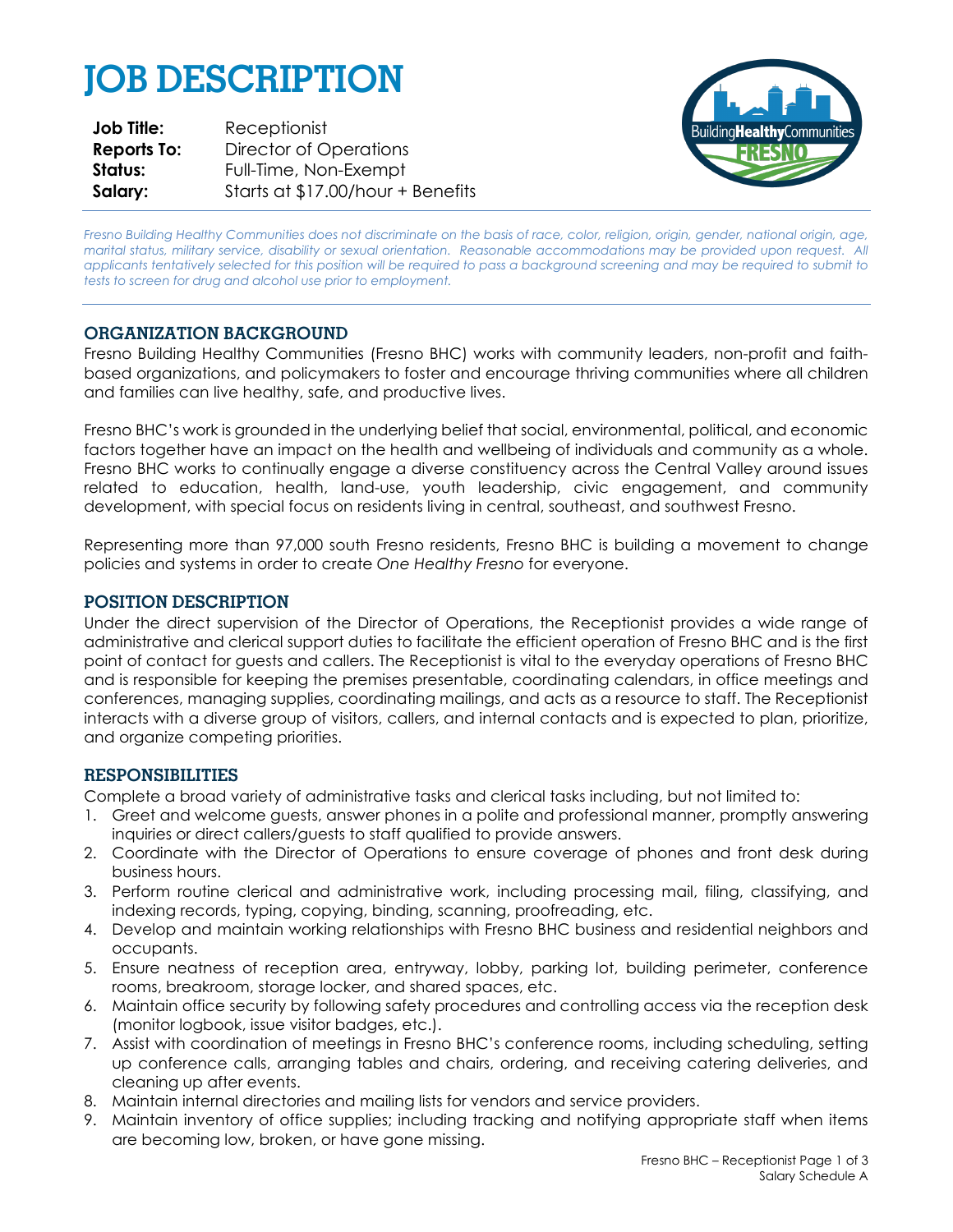- 10. Receive deliveries, verify correctness of delivery and stock supplies.
- 11. Update calendars and schedule meetings.
- 12. Ensure that printers are in working order and are stocked with paper and toner daily; order new toner when needed.
- 13. Balance conflicting priorities in order to manage workflow, ensure the completion of essential tasks, and meet critical deadlines.
- 14. Research, prioritize, and follow up on incoming issues and concerns, including those of a sensitive or confidential nature, determine appropriate course of action, referral, or response.
- 15. Maintain an organized system of tracking, monitoring, and prioritizing tasks.
- 16. Take on assigned tasks to support the overall work and mission of Fresno BHC.
- 17. Travel as needed.
- 18. Other duties as assigned.

# **REQUIREMENTS**

The Receptionist must be a master multi-tasker with excellent communication skills and an upbeat attitude. The Administrative Assistant must be professional, polite, and attentive while also being accurate. They should always be prepared and responsive, willing to meet each challenge directly. Must be comfortable with computers, general office tasks, and excel at both verbal and written communication. Most importantly, the Receptionist should have a genuine desire to meet the needs of others.

Must possess a high school diploma or GED equivalent and at least 1 year of experience performing administrative and/or clerical functions, preferably in a non-profit organization.

Must possess a valid California Driver's License and verifiable automobile insurance and have the use of a reasonably reliable automobile for use on the job, ability to pass background checks including LiveScan fingerprinting and must be able to occasionally lift up to 40 pounds.

## **REQUIRED KNOWLEDGE, SKILLS AND ABILITIES**

- 1. Deep interest in and commitment to the vision, mission, and work of Fresno BHC.
- 2. Demonstrated proactive approaches to problem-solving with strong decision-making capability.
- 3. Excellent organization and attention to detail; ability to prepare timely, proper, clear, and concise comprehensive reports, summaries, abstracts, correspondence, and other documentation.
- 4. Ability to understand and carry out oral and written instructions.
- 5. Demonstrated ability to achieve high performance goals and meet deadlines in a fast-paced environment; works effectively without constant and direct supervision or guidance.
- 6. Demonstrated ability to develop and maintain effective working relationships with people from diverse backgrounds and communities; ability to work independently and as a member of a team.
- 7. Strong listening, interpersonal, networking, and customer service skills; ability to communicate effectively, clearly, and concisely.
- 8. Familiarity with general office practices, procedures, and terminology.
- 9. Fast, proficient, and accurate typist.
- 10. Familiarity with and ability to operate modern office equipment including computer hardware, software, copy machines, scanners, multi-line phone systems, internet, and web-based applications.
- 11. Display a high degree of initiative, emotional maturity, integrity, loyalty, accountability, and good judgment; excellence in professionalism with the ability to maintain strict confidentiality.
- 12. Strong organizational skills that reflect flexibility and ability to perform and prioritize multiple tasks seamlessly with excellent attention to detail.
- 13. Forward looking thinker, who actively seeks opportunities and proposes solutions, able to quickly adapt to various situations and new technology and easily acquire new technical skills.
- 14. Ability to speak, read, and write a second language is highly preferred, but not required.

### **PHYSICAL DEMANDS**

While performing the duties of this job, the employee is regularly required to use hands and fingers. The employee frequently is required to stand, walk, sit, reach with hands and arms, kneel, talk, and hear. The employee must occasionally lift and/or move items weighing up to 40 pounds. Specific vision abilities